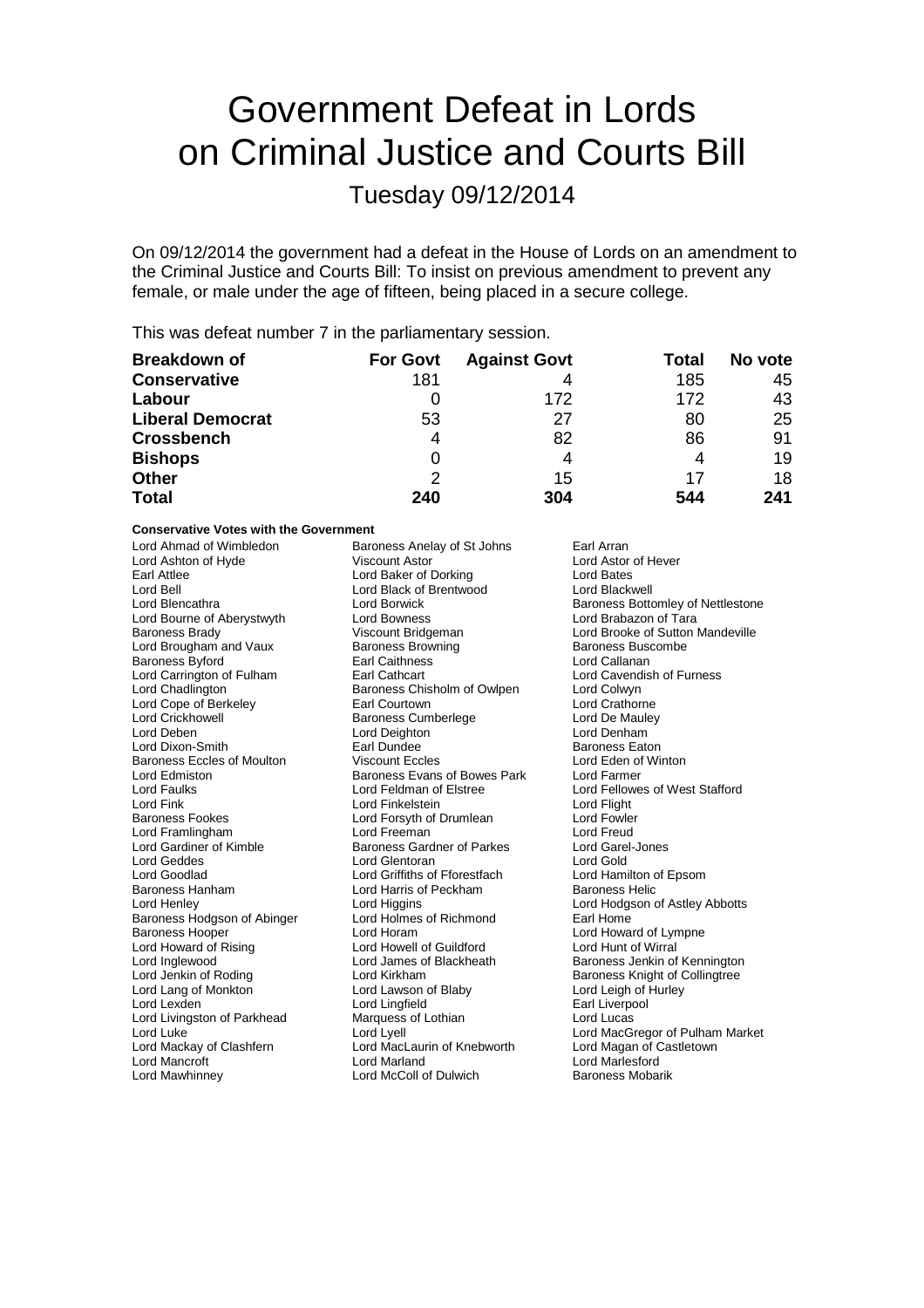Baroness Neville-Rolfe Baroness Newlove<br>
Lord Norton of Louth Baroness O'Cathain Baroness Rawlings<br>
Viscount Ridley<br>
Lord Risby<br>
Lord Risby Lord Saatchi Lord Sanderson of Bowden<br>
Baroness Seccombe<br>
Earl Selborne Viscount Trenchard Lord Trimble<br>
Lord Tugendhat Lord Tugendhat Viscount Ullswater Lord Wei Internal Baroness Wheatcroft<br>
Baroness Williams of Trafford<br>
Baroness Williams of Trafford Viscount Younger of Leckie

Lord Montagu of Beaulieu **Baroness Morris of Bolton** Lord Moynihan<br>
Lord Naseby **Baroness Nevil**<br>
Lord Nash Cord Saroness Nevil Lord Nash **Baroness Neville-Jones**<br>
Baroness Newlove **Baroness** Lord Northbrook Lord Norton of Louth **Baroness O'Cathain** Baroness Oppenheim-Barnes<br>
Lord Palumbo<br>
Lord Palumbo<br>
Lord Patten of Barnes Lord Patten **Lord Patten Communist Communist Communist Communist Communist Communist Communist Communist Communist Communist Communist Communist Communist Communist Communist Communist Communist Communist Communist Communi** Baroness Perry of Southwark Lord Plumb<br>
Lord Ranness Rawlings **Lord Cord Renton of Mount Harry** Lord Ribeiro Viscount Ridley **Contains Club Access Lord Risby** Lord Ryder of Wensum Lord Saatchi<br>
Lord Saatchi **Lord Sander Lord Contains Lord Contains Club** Lord Sassoon Baroness Seccombe **Earl Selborne** Earl Selborne Lord Selkirk of Douglas<br>
Lord Selsdon<br>
Lord Selsdon **Earl Selborness** Shackleton of Belgravia Baroness Sharples Lord Selsdon Baroness Shackleton of Belgravia<br>Lord Selsdon Baroness Shackleton of Belgravia Baroness Sharples<br>Lord Sheikh Baroness Shephard of Northwold Lord Sherbourne of Didsbury Lord Sheikh Baroness Shephard of Northwold<br>Baroness Shields Baroness Shephard of Northwold Baroness Shields **Earl Shrewsbury Lord Skelmersdale**<br>
Lord Spicer **Earl Shrewsbury Corporation**<br>
Baroness Stedman-Scott **Earl Lord Sterling of Plain** Lord Spicer **Baroness Stedman-Scott** Lord Sterling of Plaistow<br>
Lord Stewartby **Baroness Stowell of Beeston** Lord Strathclyde Lord Stewartby **Baroness Stowell of Beeston** Lord Strathclyde Lord Strathclyde Lord Taylor of Holbeach **Lord Trefgarne** Lord Taylor of Holbeach Lord Trefg<br>
Lord Trimble<br>
Lord True Lord Tugendhat Viscount Ullswater Baroness Verma Lord Waddington **Lord Wakeham**<br>
Baroness Warsi **Communist Construction Lord Wasserman** Lord Waldegrave of North Hill Baroness Warsi Cord Wasserved Wasserved Wasserved Baroness Wheatcroft Cord Whitby

#### **Conservative Votes against the Government**<br>Lord Glenarthur<br>Lord Howe of Aberavon

Lord Swinfen

**Labour Votes with the Government**

#### **Labour Votes against the Government**

Baroness Armstrong of Hill Top Lord Bach Communisty Baroness Bakewell<br>
Lord Bassam of Brighton Lord Berkeley Communisty Baroness Billingham Lord Bassam of Brighton Lord Berkeley Corporation and Baroness Billingham Baroness Billingham<br>Baroness Blackstone Baroness Blood Boatena Baroness Blackstone<br>
Lord Borrie Baroness Bloom<br>
Lord Bradley Lord Brooke of Alverthorpe Lord Brookman and Lord Carter of Colession Correspondent Lord Carter of Colession C<br>
Lord Cashman Chandos Correspondent Chandos Lord Christopher Lord Cashman **Lord Chandos**<br>
Lord Clark of Windermere **Lord Clarke of Hampstead** Lord Clinton-Davis Lord Collins of Highbury **Baroness Corston**<br>
Lord Cunningham of Felling **Baroness Corston Clorent Clova** Baroness Crawley<br>
Lord Davies of Oldham Lord Davies of Coity **Lord Desai Baroness Donaghy Cointing Cointing Cointing Cointing Cointing Cointing Cointi**<br>
Baroness Drake Lord Drayson<br>
Lord Drayson Lord Donoughue<br>
Lord Dubs<br>
Lord Evans of Temple Guiting Lord Dubs<br>Lord Eaulkner of Worcester Lord Evans of Temple Guiting Baroness Farrington of Ribbleton<br>Lord Faulkner of Worcester Lord Foster of Bishop Auckland Lord Foulkes of Cumnock Baroness Gale **Lord Giddens** Lord Giddens Lord Glasman Lord Glasman Lord Giddens Lord Ginan Lord Ginan Baroness Goudie Baroness Gould of Potternewton Lord Grantchester<br>
Lord Grocott Port Burry Port Port Authory Port Burry Port Burry Port Burry Port Burry Port Burry Port Burry P Lord Grocott Viscount Hanworth Lord Harris of Haringey Baroness Hayter of Kentish Town Baroness Healy of Primrose Hill Baroness Henig<br>Baroness Hilton of Eggardon Lord Hollick Baroness Hollis of Heigham Baroness Hilton of Eggardon Lord Hollick Baroness Hollis of Heigham Baroness Hollis of Heigham Baroness Howells of St Davids Lord Howie of Troon Lord Hoyle Lord Hughes of Woodside Lord Hunt of Chester<br>Lord Hunt of Kings Heath Lord Hutton of Furness Lord Irvine of Lairg Lord Hunt of Kings Heath Lord Hutton of Furness Cord Lord Irvine<br>
Baroness Jav of Paddington Lord Joffe Cord Lord Irvine Cord Jones Baroness Jay of Paddington Lord Joffe Lord Jones Baroness Jones of Whitchurch Lord Jordan<br>
Lord Kennedy of Southwark Baroness Kennedy of Cradley Lord Kennedy of Southwark Baroness Kennedy of Cradley Baroness Kennedy of The Shaws<br>Baroness King of Bow Baroness Kinnock of Holyhead Lord Kinnock Baroness King of Bow Baroness Kinnock of Holyhead<br>
Lord Kirkhill Cord Knight of Weymouth Lord Kirkhill Lord Knight of Weymouth Baroness Lawrence of Clarendon<br>
Lord Layard Lord Lea of Crondall Lord Lennie Lord Layard Lord Lea of Crondall Lord Lennie Lord Levy **Baroness Liddell of Coatdyke** Lord Liddle<br>
Lord Lipsev **Baroness Lister of Burtersett** Lord Lympne Lord Macdonald of Tradeston Lord MacKenzie of Culkein Baroness Mallalieur American Baroness Mallalieur America<br>Lord Mandelson Lord Maxton Lord Maxton Lord McAvoy Lord Mandelson Lord Maxton Lord McAvoy Baroness McDonagh **Lord McFall of Alcluith** Baroness McIntosh of Hudnall Lord McFall of Alcluith Baroness Mordan of Elv<br>
Lord Monks Cord Monks Baroness Mordan of Elv Baroness Morris of Yardley

Baroness Adams of Craigielea Lord Adonis<br>
Lord Anderson of Swansea Baroness Andrews<br>
Lord Andrews<br>
Lord Anderson of Swansea Baroness Andrews Lord Anderson of Swansea<br>
Lord Anderson of Swansea<br>
Baroness Bakewell Lord Bradley **Lord Brennan**<br>
Lord Brookman **Lord Carter of Coles** Lord Clarke of Hampstead Lord Clinton-Davis<br>Baroness Corston Baroness Crawley Lord Davidson of Glen Clova Lord Davies of Oldh<br>
Lord Desai Cord Baroness Donaghy Lord Foster of Bishop Auckland Lord Foulkes c<br>Lord Giddens Lord Clasman Lord Gordon of Strathblane Baroness Goudie<br>
Lord Grantchester
Lord Griffiths of Burry Port Lord Haughey **Lord Haworth**<br>Baroness Healy of Primrose Hill **Baroness Henig** Baroness Howells of St Davids<br>
Lord Huahes of Woodside<br>
Lord Hunt of Chesterton Lord Lipsey Baroness Lister of Burtersett Lord Lympne Lord Monks<br>
Lord Morris of Aberavon<br>
Lord Morris of Handsworth

Lord Young of Graffham

Lord Shaw of Northstead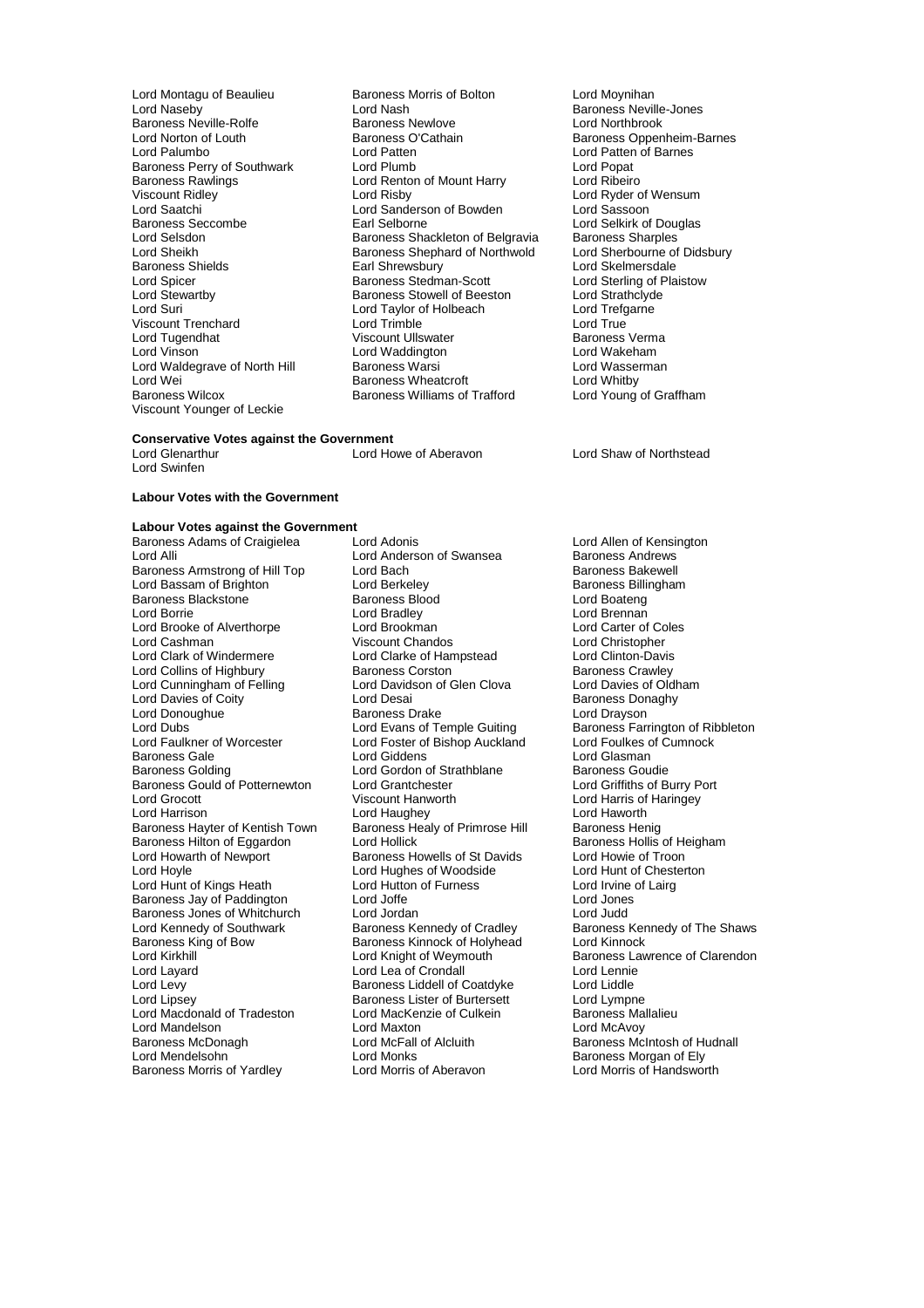Lord Patel of Blackburn Lord Patel of Bradford<br>
Lord Peston Cord Patel Baroness Pitkeathley Lord Prescott<br>
Baroness Quin<br>
Lord Radice Lord Richard Lord Rogers of Riverside Lord Rooker Lord Sawyer **Baroness Scotland of Asthal Baroness Scotland of Asthal** <br>
Viscount Simon **Baroness Smith of Basildon** Lord Taylor of Blackburn Lord Temple-Morris Lord Temple-Morris Lord Temple-Morris Thorntonness Thorntonness Th<br>Lord Triesman Lord West of Spithead Baroness Wheeler<br>Lord Whitty Baroness Wilkins Lord Young of Norwood Green

Baroness Nye Lord O'Neill of Clackmannan Lord Parekh Lord Peston Baroness Pitkeathley Lord Ponsonby of Shulbrede Extract the Saroness Quin<br>Baroness Quin Lord Radice Cardowan Baroness Ramsay of Cartvale<br>Baroness Rebuck Babergh Lord Reid of Cardowan Baroness Rendell of Babergh Baroness Rebuck **Reid of Cardowan** Baroness Rendell of Babergh<br>
Lord Richard **Lord Roof Cardowan** Baroness Rendell of Babergh<br>
Lord Rooker Lord Rosser **Lord Rowlands** Cord Rosser Education Lord Rosser Baroness Royall of Blaisdon<br>
Lord Sawyer **Baroness Scotland of Asthal** Baroness Sherlock Viscount Simon **Baroness Smith of Basildon** Baroness Smith of Gilmorehill<br>
Lord Snape **Baroness Smith of Basildon**<br>
Lord Stevenson of Balmacara Lord Snape Lord Soley Lord Soley Lord Stevenson of Balmacara<br>
Lord Stevenson of Balmacara<br>
Lord Stevenson Symons of Vernham<br>
Lord Stevenson Symons of Vernham Lord Tomlinson **Lord Triesman**<br>
Lord Tunnicliffe **Communication**<br>
Lord Turnberg **Communication**<br>
Baroness Wall of New Barnet Lord Turnberg **Baroness Turner of Camden** Baroness Wall of New Barnet Camden Baroness Wall of New Barnet Cambrer<br>
Baroness Warwick of Undercliffe Lord Watson of Invergowrie Exaroness Warwick of Undercliffe Lord Watson of Invergoness Wheeler Corresponding Baroness Whitaker Lord Whitty **Communist Communist Communist Communist Communist Communist Communist Communist Communist Communist Communist Communist Communist Communist Communist Communist Communist Communist Communist Communist Communist** Lord Woolmer of Leeds

## **Liberal Democrat Votes with the Government**

Mandeville Lord Clement-Jones **Lord Dholakia**<br>
Baroness Falkner of Margravine Lord Fox **Lord Dykes** Baroness Garden of Frognal Baroness Falkner of Margravine Lord Fox<br>Lord German Baroness Earl Glasgow Baroness Humphreys **Baroness Holly Baroness Humphreys** Baroness Kramer<br>
Baroness Maddock<br>
Lord Lee of Trafford **Baroness Lord Loomba** Lord Lee of Trafford **Communist Lord Loomba** Baroness Manuscular Baroness Manuscular Lord Newby<br>
Lord McNally Lord McNally Lord Mewby Baroness Manzoor **Lord Lord McNally** Lord Cord Cord Lord Newby<br>Baroness Nicholson of Winterbourne Baroness Northover **Lord Paddick** Baroness Nicholson of Winterbourne Baroness Northover Lord Paddick Lord Palmer of Childs Hill Lord Palumbo of Southwark Baroness Parminter<br>Baroness Pinnock Baroness Randerson Baroness Pinnock **Lord Purvis of Tweed Lord Randers**<br> **Lord Razzall** Baroness Smith of Newnham Lord Steel of Aikwood Baroness Suttiened Baroness Suttiened Baroness Suttiened Baroness Suttiened Baroness Suttiened Baroness Suttiened Baroness Suttiened Baroness Suttiened Baroness Suttiened Bar Lord Tayerne **Lord Taylor of Goss Moor** Cord Tevers<br>
Lord Tope **Cord Tope Cord Cord Cord Cord Cord Cord Cord Veriee**<br>
Baroness Tyler of Enfield Cord Veriee Lord Wallace of Tankerness Lord Wallace of Salt<br>
Lord Watson of Richmond Lord Wrigglesworth Lord Watson of Richmond

#### **Liberal Democrat Votes against the Government**

Lord Alliance Lord Carlile of Berriew Lord Cotter<br>
Baroness Doocey Lord Cord Fearn Lord Codda Baroness Doocey Lord Fearn Lord Goddard of Stockport Lord Goodhart <sup>T</sup> Ford Greaves Lord Greaves Baroness Hussein-Ece<br>
Baroness Janke The Lord Lester of Herne Hill Baroness Linklater of B Baroness Ludford **Lord Macdonald of River Glaven** Lord Maclennan Lord Maclennan Cord Maclennan Lord Rennard Cord Rennard Lord Rodgers of Quarry Bank<br>Lord Smith of Clifton Lord Smith of Clifton Lord Storey Lord Strasburger Lord Thomas of Gresford **Baroness Williams of Crosby** Lord Willis of Knaresborough

## **Crossbench Votes with the Government**

Baroness Emerton **Example 2** Lord Kakkar **Baroness Murphy** Lord Thomas of Swynnerton

## **Crossbench Votes against the Government**

Baroness Afshar **Exercise 2 Exercise Conducts** Lord Alton of Liverpool **Lord Armstrong of Ilminster**<br>
Lord Bichard
Lord Bichard
Lord Bichard
Lord Bichard
Lord Bichard
Lord Bichard
Lord Bichard
Lord Bichard
Lord Bichard
Lor Lord Blair of Boughton **Baroness Boothroyd** Cord Boyce<br>
Lord Brown of Eaton-under-Heywood Lord Butler of Brockwell **Baroness Butler-Sloss** Lord Brown of Eaton-under-Heywood Lord Butler of Brockwell Baroness Butler-Sloss Butler-Sloveness Butler-Sloss<br>Baroness Campbell of Surbiton Viscount Colville of Culross Lord Condon Baroness Campbell of Surbiton Viscount Colville of Culross Lord Condon<br>
Baroness Coussins Lord Craig of Radley Viscount Craigavon Baroness Coussins **Lord Craig of Radley Lord Dannatt** Craigavon Craigavon Craigavon Craigavon Craigavon Craigavo<br>
Craigavon Craigavon Craigavon Craigavon Craigavon Craigavon Craigavon Craigavon Craigavon Craigavon Craigavo Lord Dannatt Baroness Deech Lord Elystan-Morgan Baroness Finlay of Llandaff Baroness Greengross<br>
Lord Hameed Cord Hannay of Chiswick Lord Hastings of Scarisbrick

Lord Bichard<br>
Baroness Boothrovd<br>
Lord Boyce Viscount Falkland<br>
Baroness Greengross<br>
Lord Greenway

Lord Sugar **Coney Stone Communist Coney Symons of Vernham Dean**<br>
Lord Temple-Morris **Coney Symons Coney Symons Symons of Vernham Dean** 

Lord Addington Lord Alderdice Lord Ashdown of Norton-sub-Hamdon Baroness Bonham-Carter of Yarnbury Baroness Brinton

Earl Glasgow **Baroness Grender**<br>
Baroness Jolly **Baroness Kramer** Lord Razzall **Lord Redesdale Communist Communist Communist Communist Communist Communist Communist Communist Co<br>Lord Scriven Lord Shipley Communist Communist Communist Communist Communist Communist Communist Communist Comm** Lord Shipley<br>
Lord Steel of Aikwood<br>
Baroness Suttie Baroness Tyler of Enfield<br>
Lord Wallace of Saltaire<br>
Baroness Walmsley

Baroness Janke Lord Lester of Herne Hill Baroness Linklater of Butterstone<br>Baroness Ludford Lord Macdonald of River Glaven Lord Maclennan of Rogart Extra Marks Miller of Chilthorne Domer<br>Lord Sharkey Baroness Sharp of Guildford

Lord Hannay of Chiswick Lord Harries of Pentregarth<br>Baroness Hayman Lord Hennessy of Nympsfield